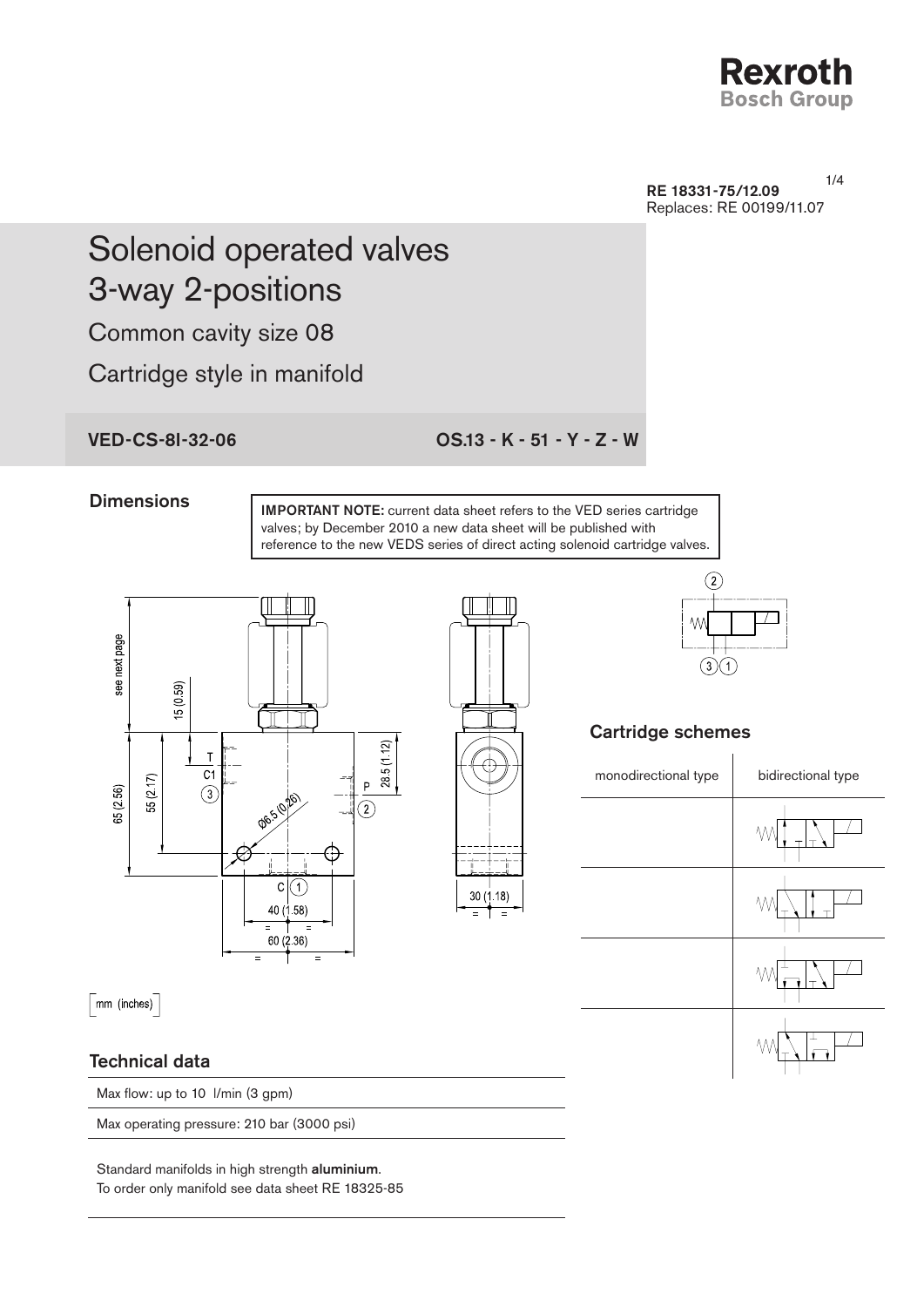### **Dimensions**



 $\lceil$ mm (inches) $\rceil$ 

| <b>OS13</b>    |                  | $-K -$   |        | 51 | - Y -<br><b>Rated Flow</b> | $-Z -$<br>Ports size<br>$1 - 2 - 3$ |       | - $W -$<br>Material |  | <b>CARTRIDGE SCHEME</b> |        |
|----------------|------------------|----------|--------|----|----------------------------|-------------------------------------|-------|---------------------|--|-------------------------|--------|
|                |                  | monodir. | bidir. |    | 10 l/min<br>(3 gpm)        | G 1/4                               | G 3/8 | Aluminium           |  | monodir.                | bidir. |
|                | OD <sub>13</sub> |          | 10     | 51 | 30                         | 09                                  | 02    | 00                  |  |                         | IW     |
|                | OD <sub>13</sub> |          | 10     | 51 | 40                         | 09                                  | 02    | 00                  |  |                         |        |
|                | OD <sub>13</sub> |          | 11     | 51 | 30                         | 09                                  | 02    | 00                  |  |                         | МW     |
|                | OD <sub>13</sub> |          | 11     | 51 | 40                         | 09                                  | 02    | 00                  |  |                         |        |
|                | OD <sub>13</sub> |          | 20     | 51 | 30                         | 09                                  | 02    | 00                  |  |                         |        |
| CARTRIDGE CODE | OD <sub>13</sub> |          | 20     | 51 | 40                         | 09                                  | 02    | 00                  |  |                         |        |
|                | OD <sub>13</sub> |          | 30     | 51 | 30                         | 09                                  | 02    | 00                  |  |                         |        |
|                | OD <sub>13</sub> |          | 30     | 51 | 40                         | 09                                  | 02    | 00                  |  |                         |        |
|                |                  |          |        |    |                            |                                     |       |                     |  |                         |        |
|                |                  |          |        |    |                            |                                     |       |                     |  |                         |        |
|                |                  |          |        |    |                            |                                     |       |                     |  |                         |        |
|                |                  |          |        |    |                            |                                     |       |                     |  |                         |        |
|                |                  |          |        |    |                            |                                     |       |                     |  |                         |        |
|                |                  |          |        |    |                            |                                     |       |                     |  |                         |        |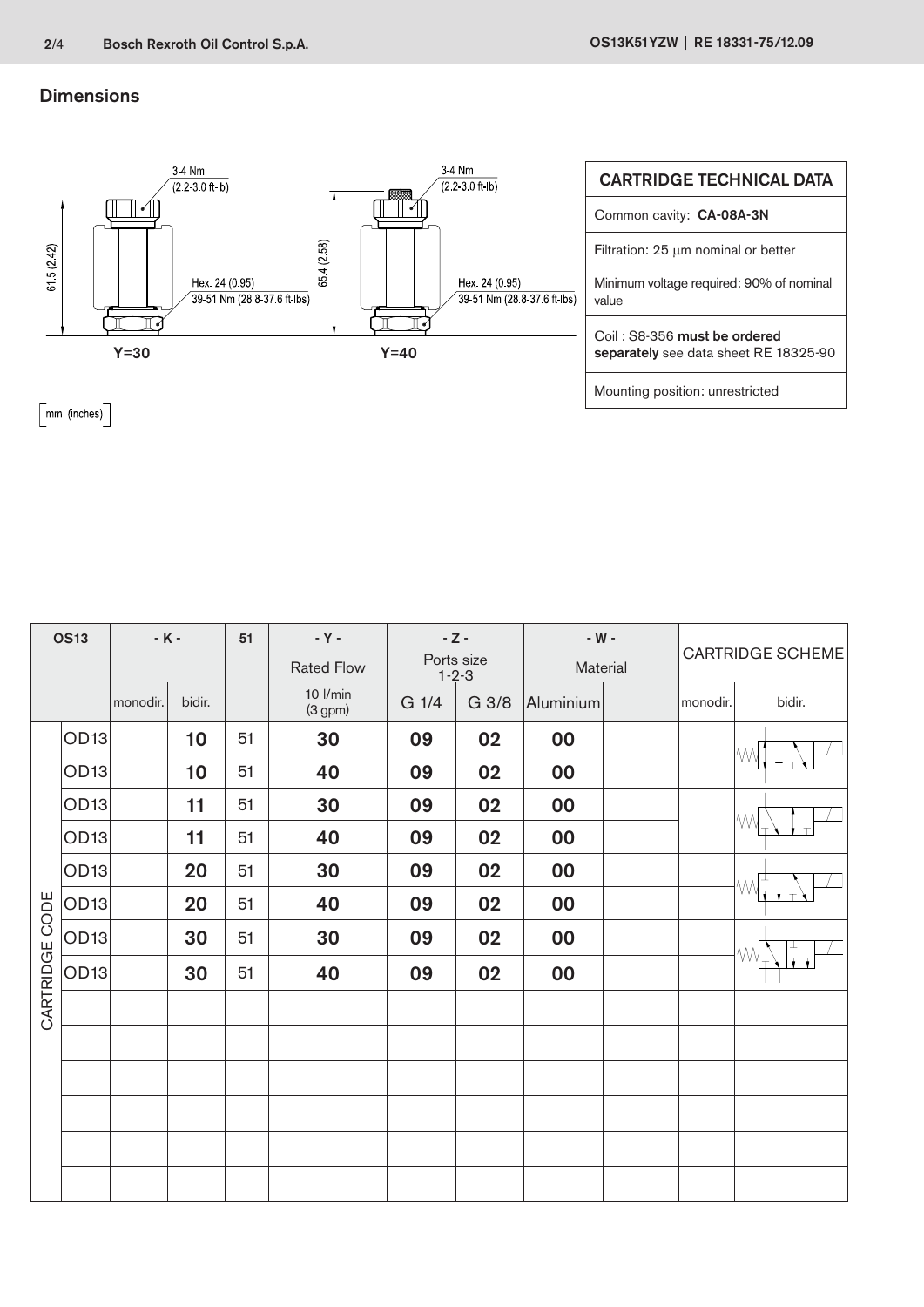## Performance graph